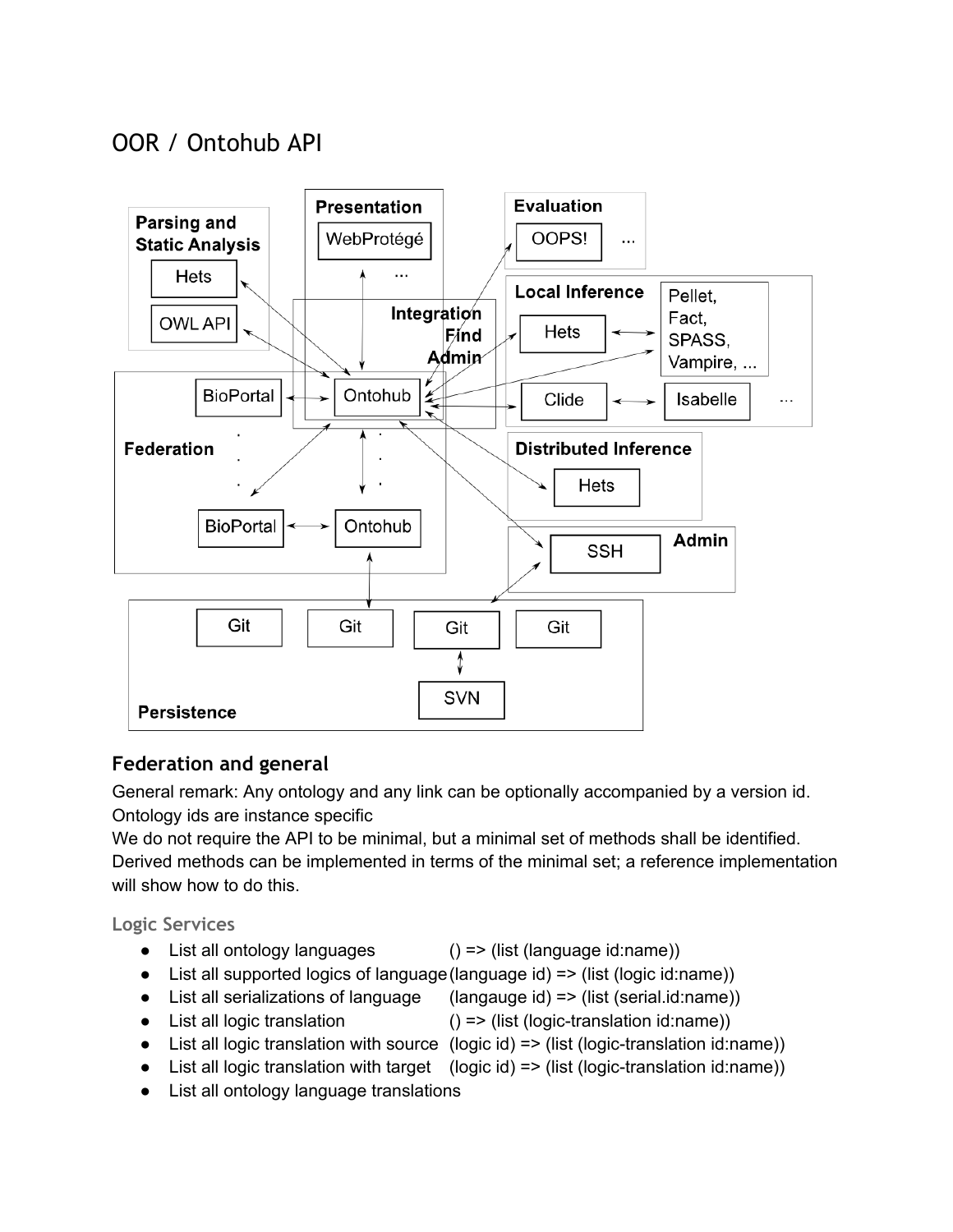- List all ontology language translations with a given source
- List all ontology language translations with a given target

**Ontology Services**

vid = version id

sid = serialization id

blue = formalized in OORService (see below)

pink = not formalized in OORService

### **Method Name**

- List all ontology latest versions find Latest OntologyVersions
- Get ontology latest version index Ontology derived
- Get ontology version metadata index OntologyVersion
- Get ontology symbols, sentences and metadata, with filter parameters for reduction of the amount of data received find Ontology SymbolsAndSentences derived
- Get o. version symbols and sent. find OntologyVersion SymbolsAndSentences
- Get ontology latest version metadata get Ontology Metadata derived
- Get an ontology version file **get OntologyVersion File**
- Get the ontology last version file get Ontology File derived
- Get metrics for an ontology version get OntologyVersion Metrics
- Get all ns prefixes of ontology get Ontology Prefix
- List all ontology categories list Categories
- List all ontologies for a category find Category Ontologies
- List all ontology-using groups list Groups
- List all ontologies, given a language find Language Ontologies
	- (the language can be DOL, in the case, list all distributed ontologies)
- Given a distributed ontology, list all component ontologies and links
- Given an ontology or link, list all distributed ontologies it belongs to
- Get all comments/notes/proposals of an ontology
- Add a comments/notes/proposals to an ontology

### **Not formalized in OORService**

| index OntologyVersion                    | $(ontology[id, vid])$ => $(ontology)$ |                                              |
|------------------------------------------|---------------------------------------|----------------------------------------------|
| find Ontology SymbolsAndSentences        |                                       |                                              |
|                                          | (ontology[id])                        | $\Rightarrow$ (list(symbol), list(sentence)) |
| find OntologyVersion SymbolsAndSentences |                                       |                                              |
|                                          | (ontology [id, vid])                  | $\Rightarrow$ (list(symbol), list(sentence)) |
| get Ontology Prefix                      | (ontology[id])                        | $\Rightarrow$ (prefix)                       |
| list Categories                          | $\left( \right)$                      | $\Rightarrow$ (list (category[id, name])     |
| find Category Ontologies                 | (categorical)                         | $\Rightarrow$ (list (ontology[id, name])     |
| list Groups                              | $\left( \right)$                      | $\Rightarrow$ (list (group[id, name])        |
| find Language Ontologies                 | (lanquage[id])                        | $\Rightarrow$ (list (ontology[id, name])     |
|                                          |                                       |                                              |
| upload OntologyVersion                   | $(ontology[id], file)$ => $(vid)$     |                                              |
| download OntologyVersion                 | $(ontology_id, vid)$ => $(file)$      |                                              |
|                                          |                                       |                                              |

- 
- 
- 
- 
- 
- 
- 
- 
- 
- 
- 
-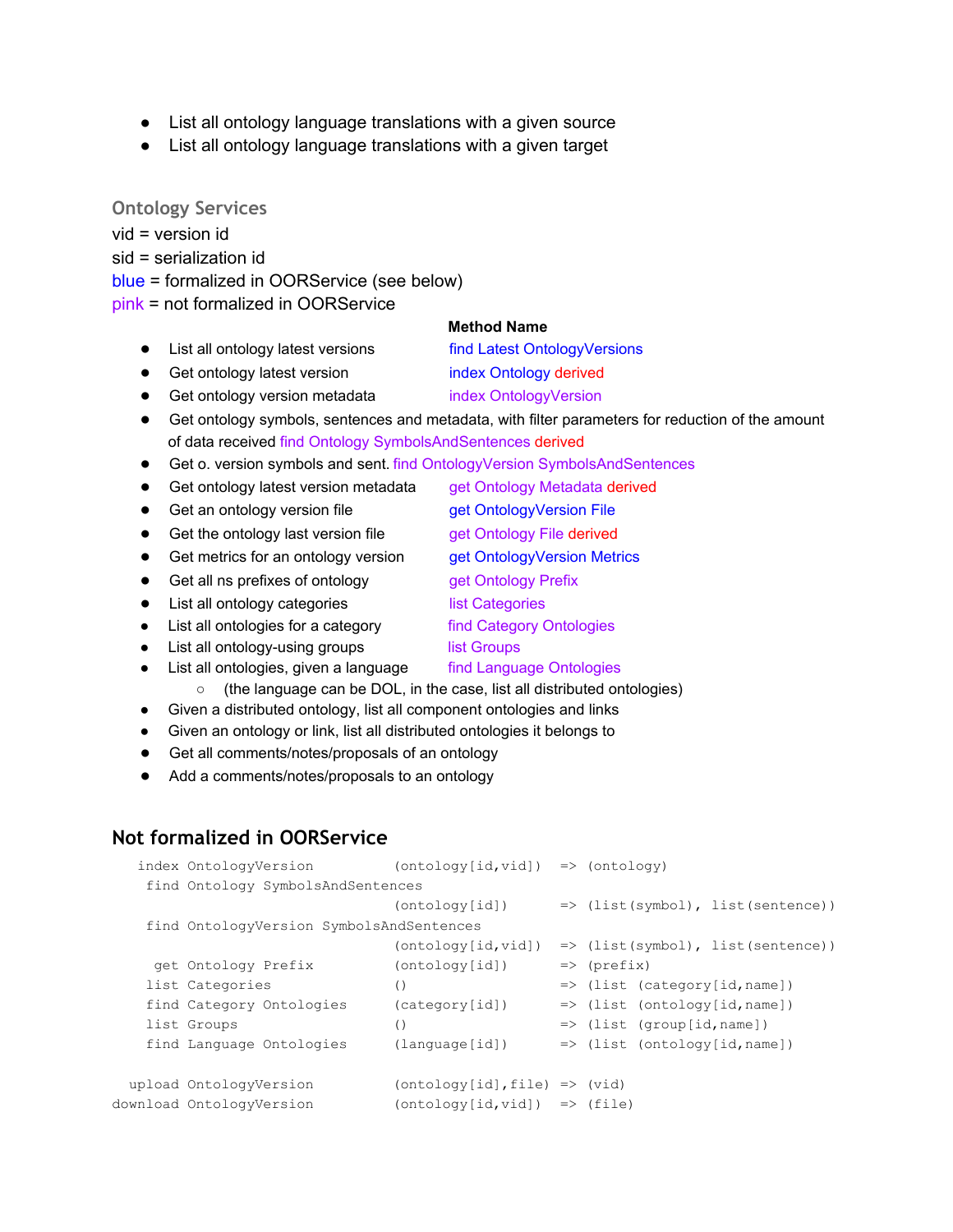### **Formalized in OORService**

# not to be implemented in our system

```
Ontology
  find Ontology (namefragment) => (list (ontology[id,name]))
 create Ontology (ontology) => (ontology[id])
  index Ontology \qquad \qquad \text{(ontology[id])} \qquad \Rightarrow \text{(ontology)}update Ontology (onto)delete Ontology (ontology[id]) => ()
    get OntologyVersion Metrics (ontology[id,vid]) => (metrics)
 update OntologyVersion Metrics (ontology[id,vid],metrics) => ()
 extract OntologyVersion Metrics (ontology[id,vid]) => (metrics)
    get OntologyVersion File (ontology[id,vid,sid]) => (file)
   find Latest OntologyVersions
   find Latest ActiveOntologyVersions
Note/Comment
```

```
get AllNotes ForOnto (ontology[id]) => (list (note))
    get AllNotes ForOnto ByAuthor(o[id], author[id]) => (list (note))
    get AllNotes ForConcept (o[id], concept[id])=> (list (note))
    get AllNotes ForIndividual (o[id], indiv.[id]) => (list (note))
    get AllNotes ForNote (o[id], note[id]) => (list (note))
  create Note
  update Note
 archive Note
  delete Note
unarchive Note
     get Note Bean
     get RootNote
 archive Thread
unarchive Thread
```
#### **Project**

**c**reate Project **r**etrieve Project **u**pdate Project **d**elete Project

#### **Review**

**c**reate Review **r**etrieve Review **u**pdate Review **d**elete Review get Reviews ForOnto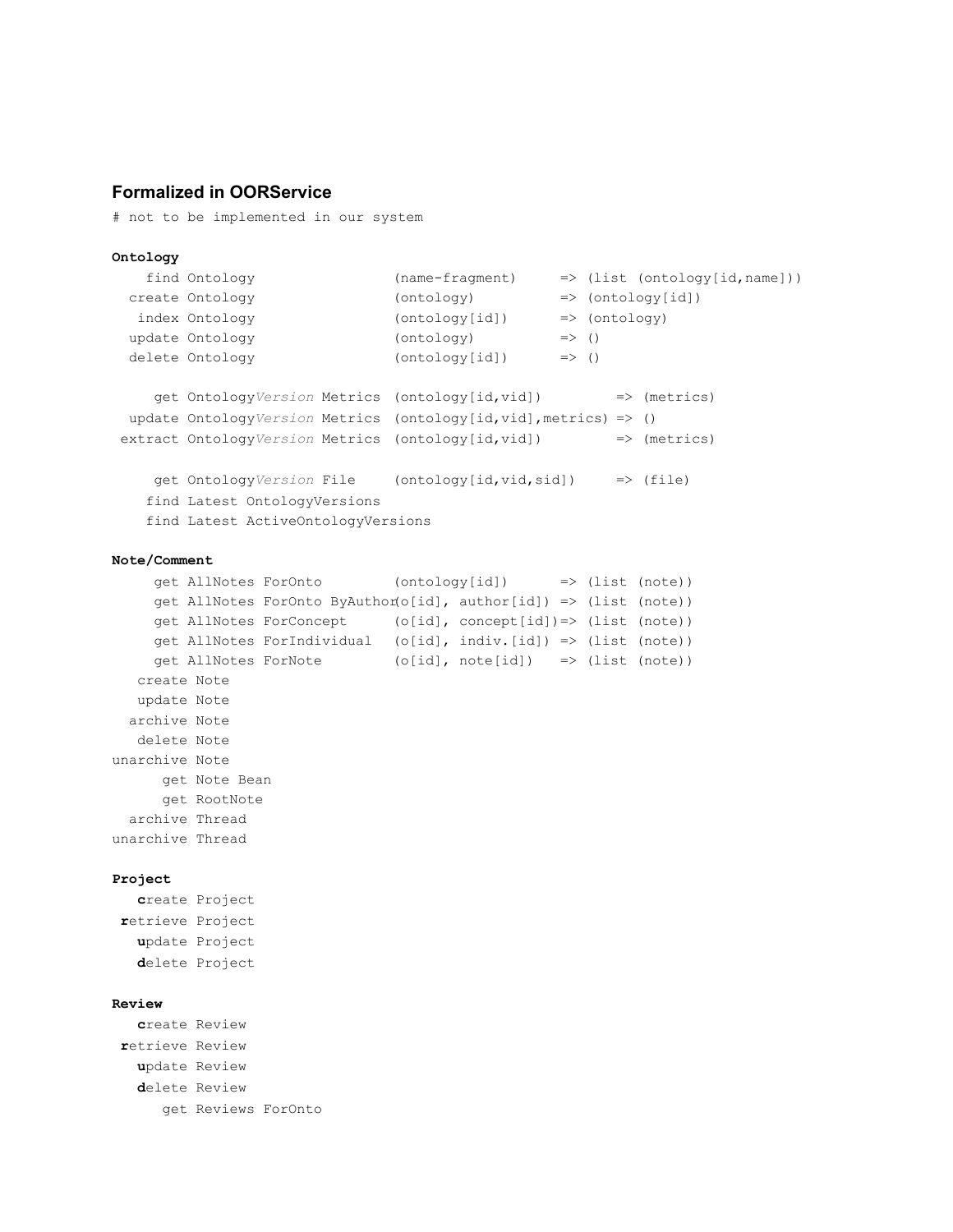```
Rating
  create Rating
  update Rating
  delete Rating
     get AllRatingTypes
retrieve RatingType
```
### **Finding Commands**

```
find OntologyOrView => find Ontology
find LatestActiveOntologyVersions => find LatestActiveOntologyVersions
find LatestOntologyVersions => find LatestOntologyVersions
```
- 
- 
- 

## cleanupOntologyCategory getOntologyFile

**Mapping Services**

- Get a single mapping by its id. Return type of mapping and list of mapping elements
- Get a list of mappings filtered by parameters
- Get a list of mappings for a symbol
- Get a list of mappings between two symbols
- Get a list of mappings for an ontology
- Get a list of mappings between two ontologies
- Create a new mapping
- Update a Mapping
- Delete a Mapping
- Mapping Statistics
- Get Recent Mappings
- Get Number of Mappings To/From Given Ontology
- Get Number of Mappings to Terms in Given Ontology
- Get Number of Mappings by Users for a Given Ontology

## **Parsing and Static analysis**

- Get all kinds of symbols (for a given ontology language),
- Parse an ontology file and get all symbols and axioms (in a specific language)
- Parse a DOL file and get all ontologies and links of the distributed ontology (this implicitly includes computation of ontologies specified by the DOL structuring constructs, e.g. ontology combinations)
- Translate an ontology along a logic or language translation

## **Search**

There is only one method (search), having the following parameters:

- search string (with Boolean operators and wildcards, e.g. "foo bar -baz" will expand to "foo\* AND bar\* AND NOT baz\*")
- ontologyids=<ontologyid>,<ontologyid>... limits the search to specific ontologies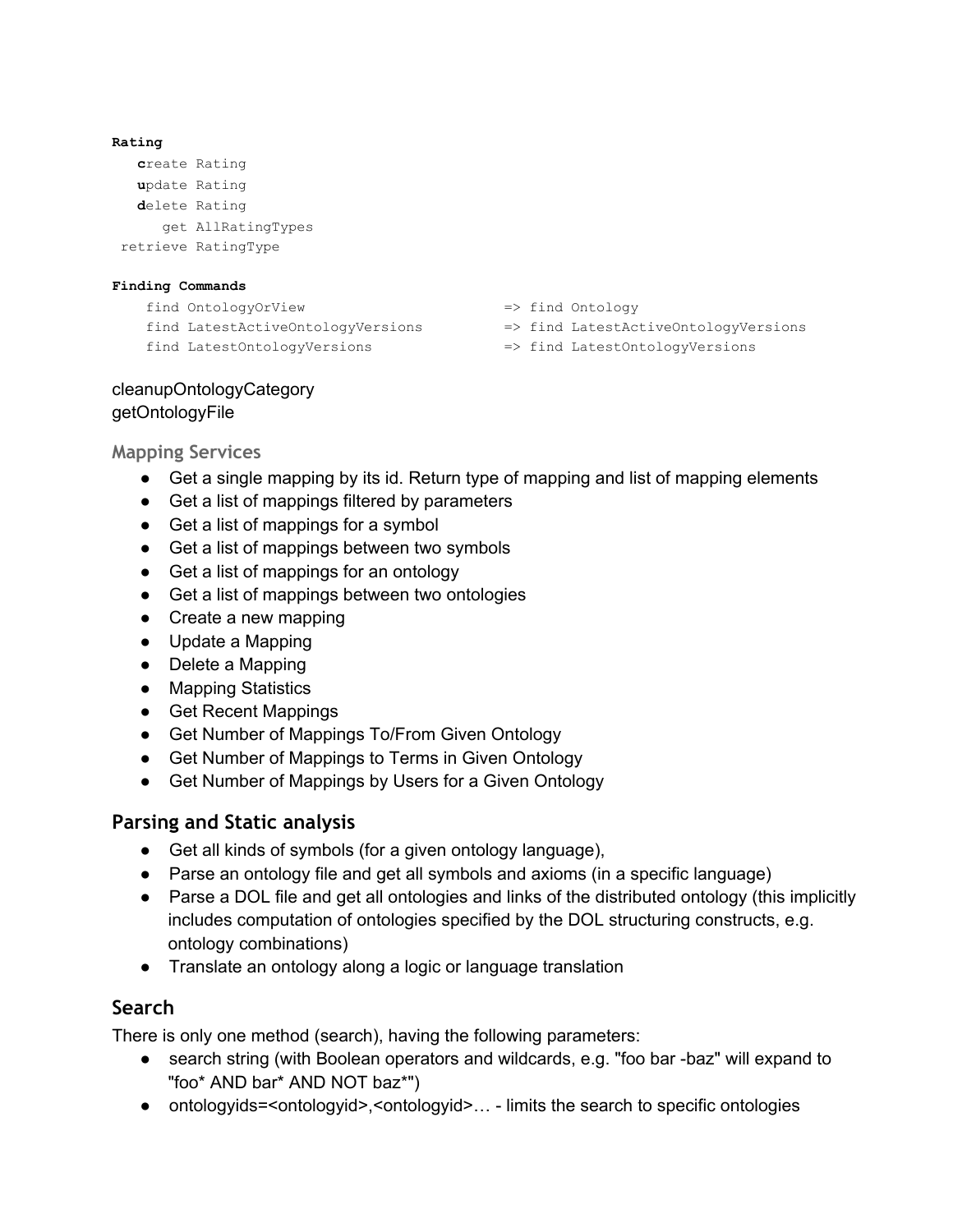(default: all ontologies)

- searchontologynames= $[1/0]$  search in the ontology names (default: 1)
- searchsymbolnames= $[1/0]$  search in the symbol names (default: 1)
- $\bullet$  isexactmatch=[1/0] match the entire ontology resp. symbol name (default: 0)
- pagesize=<pagesize> the number of results to display in a single request (default: all)
- pagenum=<pagenum> the page number to display (pages are calculated using <total results>/<pagesize>) (default: 1)
- maxnumhits=<maxnumhits> the maximum number of top matching results to return (default: 1000)
- symbolkinds=<kind,kind,..> limits the results returned to these kinds, multitple kinds can be included in the parameter.
- $\bullet$  includedefinitions={true}  $\cdot$  if a search result is a hit for a symbol, adding this parameter will include the definition in the search result xml.

## **Persistence**

**•** Synchronize two repositories (also non-git ones, like triple stores)

## **Difference**

createDiff createDiffForLatestActiveOntologyVersionPair createDiffForAllActiveVersionsOfOntology getAllDiffsForOntology getDiffFileForOntologyVersions

## **Local Inference**

- get available inference tools by name, language/logic, type (prover, model finder, conservativity checker, module extractor) and input parameters (including options)
- prove open goals in an ontology. Output: list of used axioms, proof, proof status using SZS ontology http://tinyurl.com/szsontology
- check consistency / find model of an ontology. Output: model, represented by symbols + axioms
- disprove open goals in an ontology. Output: see find model
- check conservativity of a link. Output: conservativity status (NotCons, DontKnow, Cons, Mono, Def)
- module extraction for an ontology w.r.t. a subsignature=list of symbols and an extraction algorithm

## **Distributed Inference**

Open questions: should we use Hets development graph sessions, or send around (updates to) distributed ontologies (consisting of ontologies and links)? The latter needs a distributed ontology closed under the import/definition link relation - this can become quite large. (Should we therefore allow distributed ontologies to import other distributed ontologies?) Should a new proof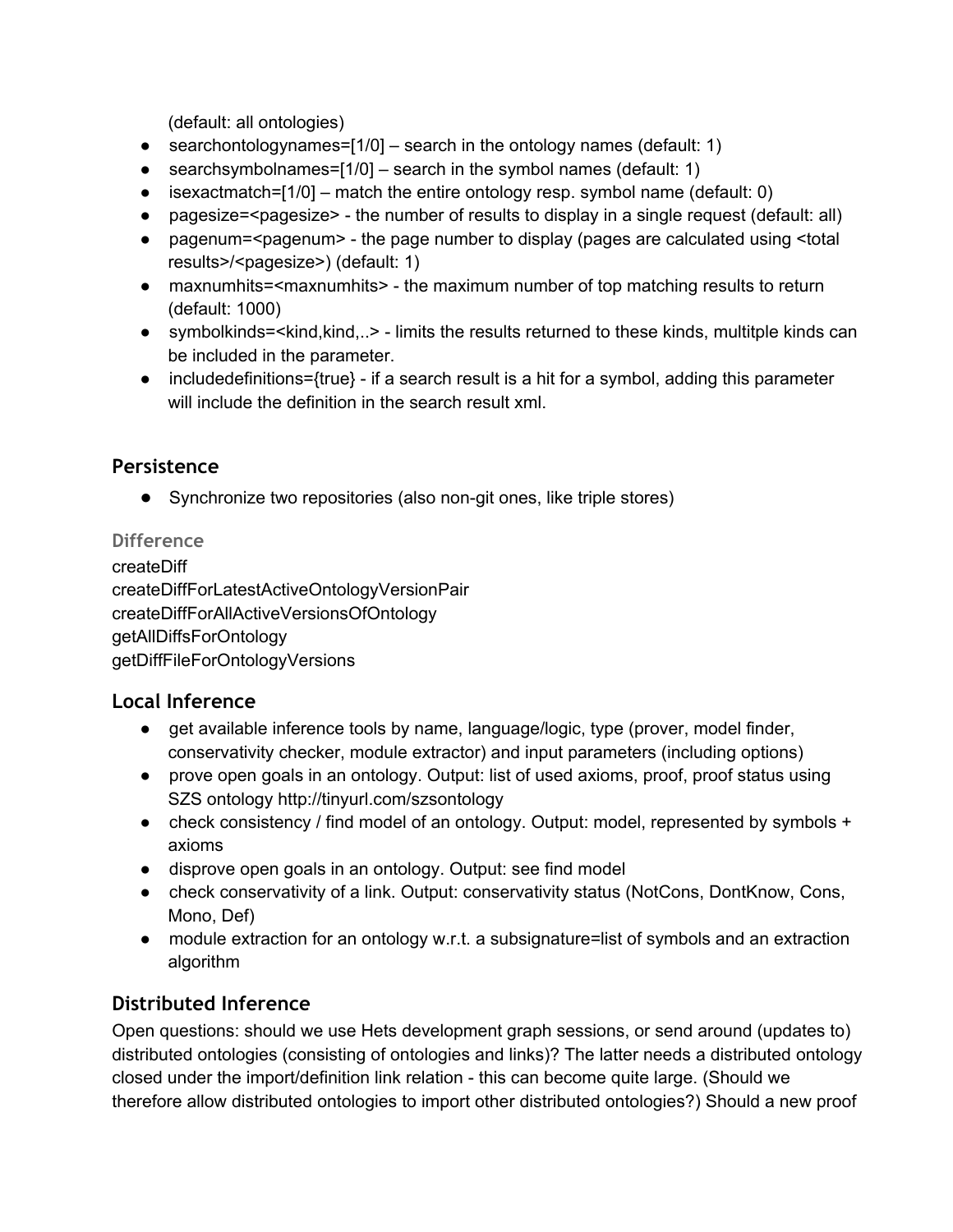state of a distributed ontology constitute a new version, possibly with new version of the involved ontologies and links?

What happens with proof goals generated e.g. by interpretations? Can they spoil the target ontology?

How can we avoid that Hets needs to read in every new version of the distributed ontology from scratch? (Hets would need a caching mechanism.)

Here is the session based API:

- POST /libraries/<coded-iri>/sessions create a new proof session for development graph
- GET /sessions/<id>?format=<f> get proof state of session
- GET/menus Get development graph menu structure
- GET /nodes/<coded-iri>?library=<coded-iri>&session=id Get info for node
- GET /nodes/<coded-iri>/theory?library=<coded-iri>&session=id Get theory of node
- GET /edges/<coded-iri>?library=<coded-iri>&session=id Get info for edge
- PUT /libraries/<coded-iri>/proofs/<id>/<command> execute command for session
- PUT /sessions/<id>/<command>?node=<iri>&edge=<iri>-execute command for node in session
- GET /sessions/<id>/provers?node=<iri>&translation=<iri> Get provers for node
- GET /sessions/<id>/translations?node=<iri> Get logic translations for node
- PUT /sessions/<id>/prove?node=<iri>?prover=<name>&translation=<iri> &timeout=<secs>&include=true Call prover

List of available Hets commands (which ones do we need here?)

| dg-all auto           | Apply automatic tactic - needed                                       |
|-----------------------|-----------------------------------------------------------------------|
| dg-all glob-decomp    | Apply rule global-decomposition - to start with, auto should suffice  |
| dg-all global-subsume | Apply rule global-subsumption - to start with, auto should suffice    |
| dg-all loc-decomp     | Apply rule local-decomposition - to start with, auto should suffice   |
| dg-all local-infer    | Apply rule local-inference - to start with, auto should suffice       |
| dg-all comp           | prove composed edges - to start with, auto should suffice             |
| dg-all comp-new       | create composed proven edges - to start with, auto should suffice     |
| dg-all cons           | Apply rule conservativity - to start with, auto should suffice        |
| dg-all hide-thm       | Apply rule hide-theorem-shift - to start with, auto should suffice    |
| dg-all thm-hide       | Apply rule theorem-hide-shift - to start with, auto should suffice    |
| compute-colimit       | compute colimit - not needed, since this is called by static analysis |
| of "combine"          |                                                                       |
| compute-normal-form   | Compute normal forms for nodes with incoming hiding links -           |

## needed for proving in presence of hiding

| triangle-cons                           | triangle-cons - needed                                             |  |  |
|-----------------------------------------|--------------------------------------------------------------------|--|--|
| freeness                                | freeness - not needed in DOL                                       |  |  |
| flattening importing                    | Flatten all theories and delete all importing links - needed for   |  |  |
| interfacing to standard theorem provers |                                                                    |  |  |
| flattening disjoint-union               | Create intersection nodes and ensure only disjoint unions - needed |  |  |
|                                         | for interfacing to some (but not many) theorem provers             |  |  |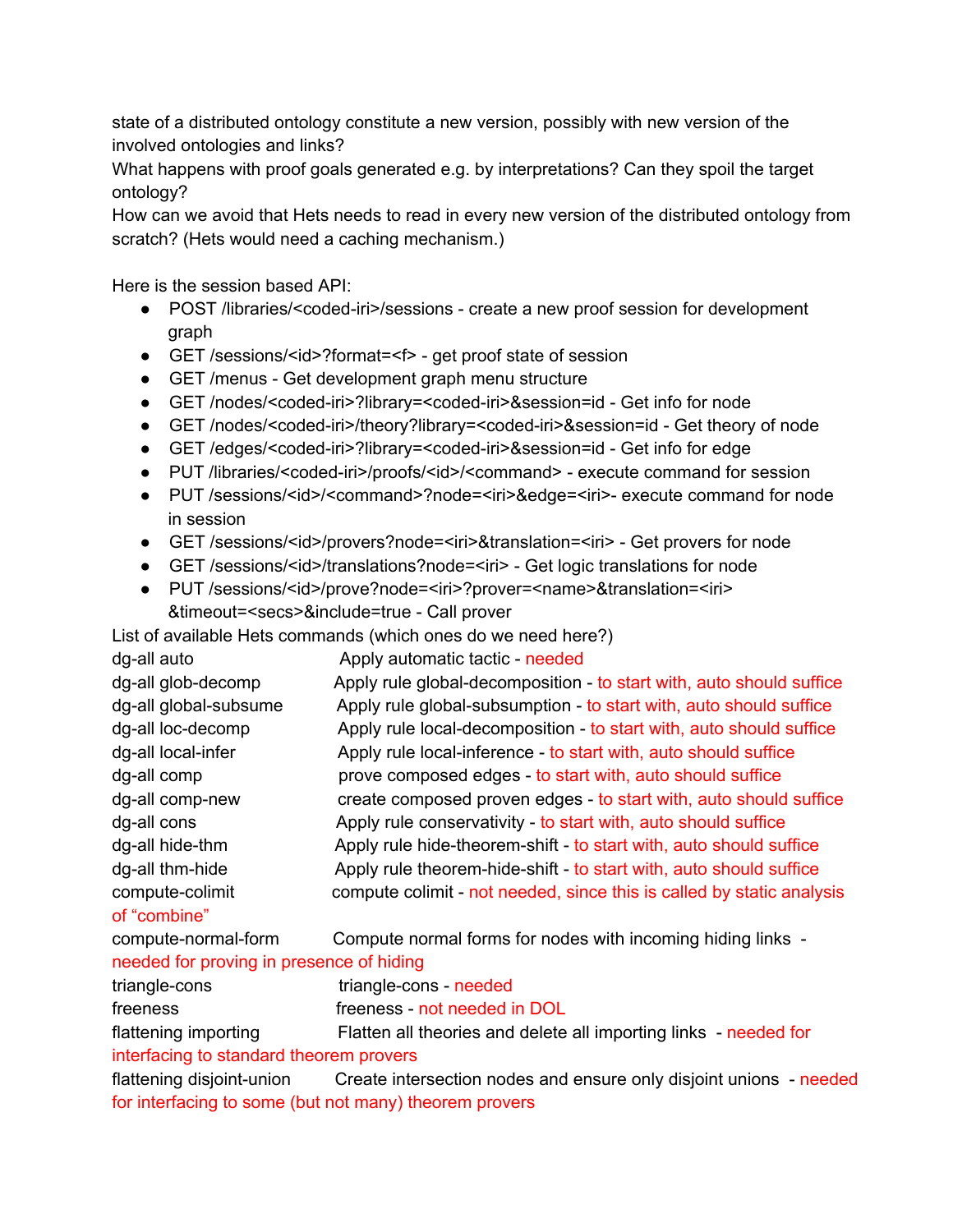flattening renaming Flatten out renaming needed for interfacing to some (but not many) theorem provers flattening hiding **Delete all hiding links** - needed for interfacing to some (but not many) theorem provers flattening heterogeneity Flatten out heterogeneity - needed for interfacing to some (but not many) theorem provers qualify-all-names Qualify and disambiguate all signature names undo Undo last change - not needed redo **Redo last change** - not needed use <File> Read HetCASL file not needed dg basic <Nodes> Select node - needed translate <Comorphism> Choose translation needed prover <Prover> Choose prover needed set goals <Goal> Set goal - needed prove **Applies selected prover to selected goals** - needed check-consistency check consistency - needed drop-translations Drops any selected comorphism - needed conschecker <ConsChecker> Choose consistency checker needed conservativity-check <Edges> Choose conservativity checker - needed set time-limit <Number> Set the time-limit for the next proof - needed set axioms <Axiom> Set the axioms used for the next proof needed set include-theorems true Include proven theorems - needed set include-theorems false Do not include proven theorems - needed nodes not needed Show Nodes - not needed edges Bhow Edges - not needed show-undo-history Show Undo-History - not needed show-redo-history Show Redo-History - not needed show-proven-goals-current Show Proven Goals of selected node - needed show-unproven-goals-current Show Unproven Goals of selected node - needed show-all-axioms-current Show All Axioms of selected node - needed show-all-goals-current Show All Goals of selected node - needed show-computed-theory-current Show Computed Theory of selected node - needed show-taxonomy-current Show Taxonomy of selected node - not needed show-concept-current Show Concept of selected node - not needed show-node-info-current Show Node-Info of selected node - needed show-node-info <Nodes> Show Node-Info - needed show-computed-theory <Nodes> Show Computed Theory - needed show-all-goals <Nodes> Show All Goals - needed show-proven-goals <Nodes> Show Proven Goals - needed show-unproven-goals <Nodes> Show Unproven Goals - needed showallaxioms <Nodes> Show All Axioms needed show-taxonomy <Nodes> Show Taxonomy - not needed show-concept <Nodes> Show Concept - not needed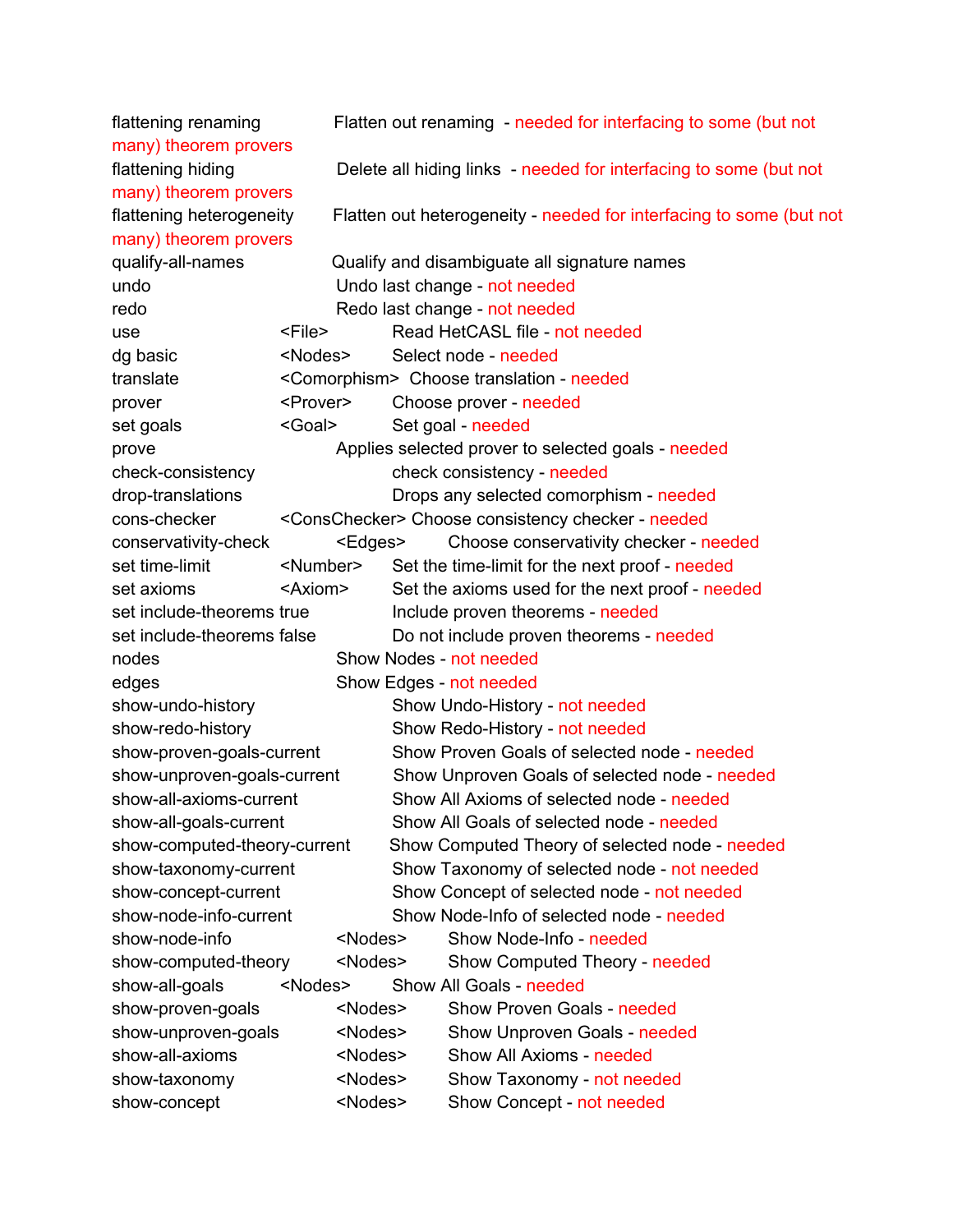| show-edge-info |                                             | <edges> Show Edge-Info - needed</edges> |  |  |
|----------------|---------------------------------------------|-----------------------------------------|--|--|
| expand         |                                             | Extend current node - ???               |  |  |
| addview        |                                             | Add a view - ???                        |  |  |
| help           | Show all available commands - see DG menus? |                                         |  |  |
| quit           | Quit - not needed                           |                                         |  |  |

Here is an API for sending around updates:

● prove link. Input: IRI of link. Output: list of new links and/or proof goals for simple ontologies that will prove the link

## **Evaluation and other services**

**OOPS! and similar services**

we propose the following abstraction from the OOPS! API: input: ontology 1 output: list of response elements of the following form: type (for OOPS: pitfall, warning, suggestion) code (an integer) name description list of involved symbols $2$ 

### **Annotator Service**

This service it specific to bio ontologies. How to generalise it to other domains? It seems that some (more static) list of service types and (more dynamically growing) list of actual services (conforming to these service types) would be useful. This of course also includes services like OOPS!

**Ontology Recommender**

Interesting challenge to generalise this to ontologies written in arbitrary languages...

<sup>1</sup> OOPS! has more inputs, but we let the list of pitfalls empty, and the output format be XML.

 $2$  OOPS! outputs structured XML elements that may contain multiple n-ary relations between symbols (e.g. oops:MightBeEquivalentProperty and oops:MightBeEquivalentAttribute). We prefer to have only one such relation per response element.